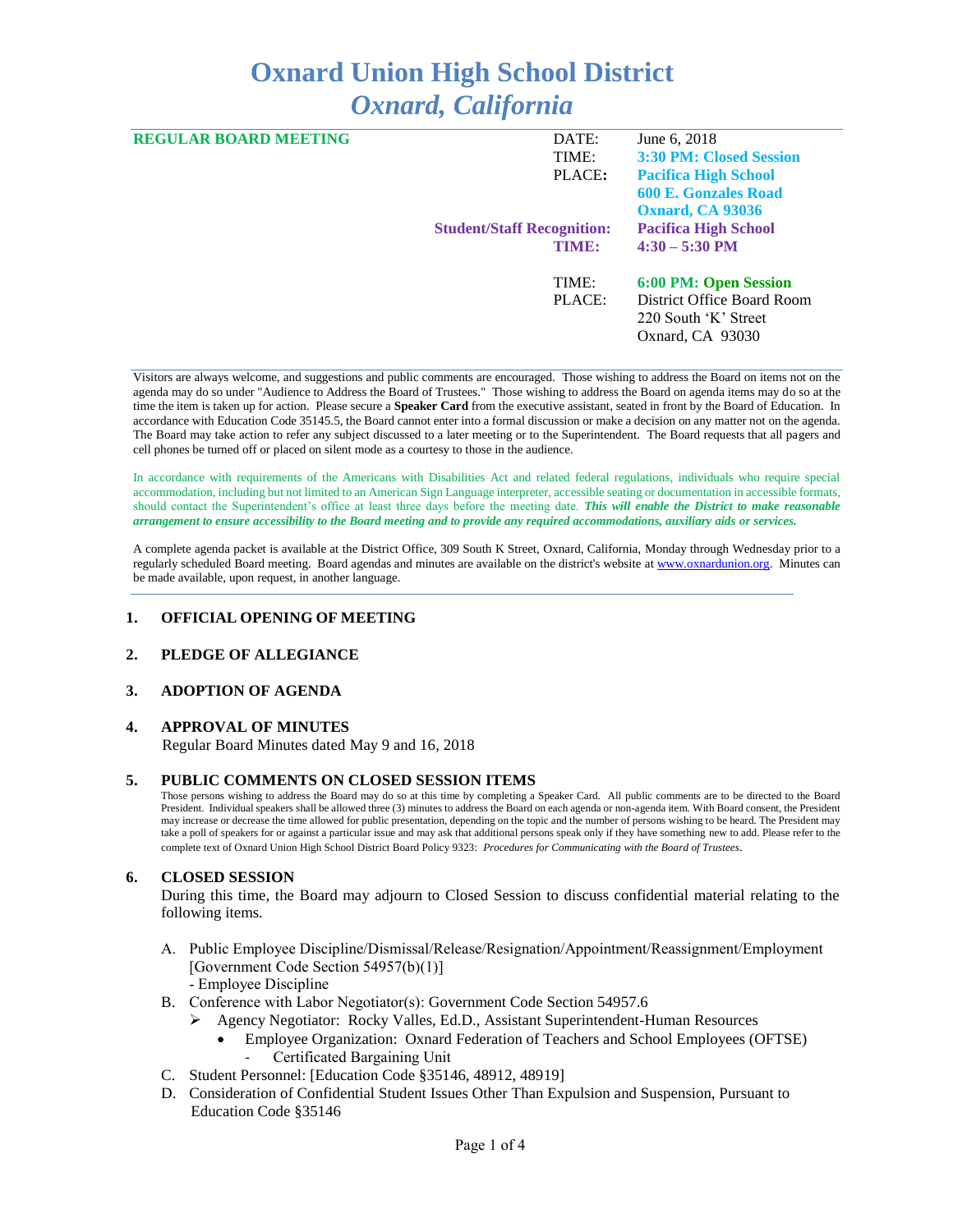Board Meeting Agenda June 6, 2018

- E. Superintendent Evaluation
- F. Conference with Real Property Negotiator (Govt. Code § 54956.8) PROPERTY: 50-acres of 107.25 acres located at or near 1825 Camino del Sol, Oxnard, CA (southeast corner of N. Rose Ave. and Cesar Chavez Dr.) Ventura County Assessor Parcel No. 214-0- 020-595 AGENCY NEGOTIATOR: Sid Albaugh, Assistant Superintendent Business Services Business Services and Dr. Joel Kirschenstein, Consultant Sage Realty Group Inc. NEGOTIATING PARTIES: Brian Edward Maulhardt, as Trustee of the Brian Edward Maulhardt
	- Children's Support Trust UNDER NEGOTIATION: Price and terms of payment
- G. Conference with Real Property Negotiator (Govt. Code § 54956.8) PROPERTY: Multiple District-owned parcels, including: (1) Bell Ranch Property, Assessor Parcel No. ("APN") 156-0-180-385, Camarillo, California; (2) South of Oxnard High School, APN 183-0-030-180; (3) District Office Campus, 220, 309, and 315 South K Street, Oxnard, CA, APNs 202-0-010-630 & -740; (4) Hueneme Road Adult School, 527 W Hueneme Road, Oxnard, CA, APN 222-0-082-625; (5) 280 and 300 Skyway Drive, Camarillo, CA, APN 230-0-130-105; and (6) 15 Stearman Street, Camarillo, CA, APN 230-0-130-115 AGENCY NEGOTIATOR: Sid Albaugh, Assistant Superintendent Business Services and Dr. Joel Kirschenstein, Consultant Sage Realty Group Inc. NEGOTIATING PARTIES: To be determined UNDER NEGOTIATION: Price and terms of payment.
- H. Conference with Real Property Negotiator (Govt. Code § 54956.8) PROPERTY: 7.6 Acres located 1800 Solar Drive, Oxnard, CA, Ventura County Assessor Parcel No. 213-0-070-045 AGENCY NEGOTIATOR: Sid Albaugh, Assistant Superintendent Business Services and Dr. Joel Kirschenstein, Consultant Sage Realty Group Inc. NEGOTIATING PARTIES: NAI Capital UNDER NEGOTIATION: Price and terms of payment.

# **7. RECOGNITION – PACIFICA HIGH SCHOOL**

- ➢ Staff and Students Recognition
- ➢ Future Administrators' Academy Graduates

## **8. RECONVENE IN PUBLIC: REPORT ON CLOSED SESSION ACTION**

#### **9. PUBLIC COMMENTS TO ADDRESS THE BOARD OF TRUSTEES**

Those persons wishing to address the Board may do so at this time by completing a Speaker Card. All public comments are to be directed to the Board President. Individual speakers shall be allowed three (3) minutes to address the Board on each agenda or non-agenda item. With Board consent, the President may increase or decrease the time allowed for public presentation, depending on the topic and the number of persons wishing to be heard. The President may take a poll of speakers for or against a particular issue and may ask that additional persons speak only if they have something new to add. Please refer to the complete text of Oxnard Union High School District Board Policy 9323: *Procedures for Communicating with the Board of Trustees.*

#### **10. SUPERINTENDENT'S REPORT**

#### **11. STUDENT REPRESENTATIVE TO THE BOARD**

- A. Introduction of Maritza Salcedo, Channel Islands High School- Student Representative to the OUHSD Board of Trustees 2018-2019
- B. Introduction of Jeremiah Hoppe, Rio Mesa High School- Oxnard District Council President 2018-2019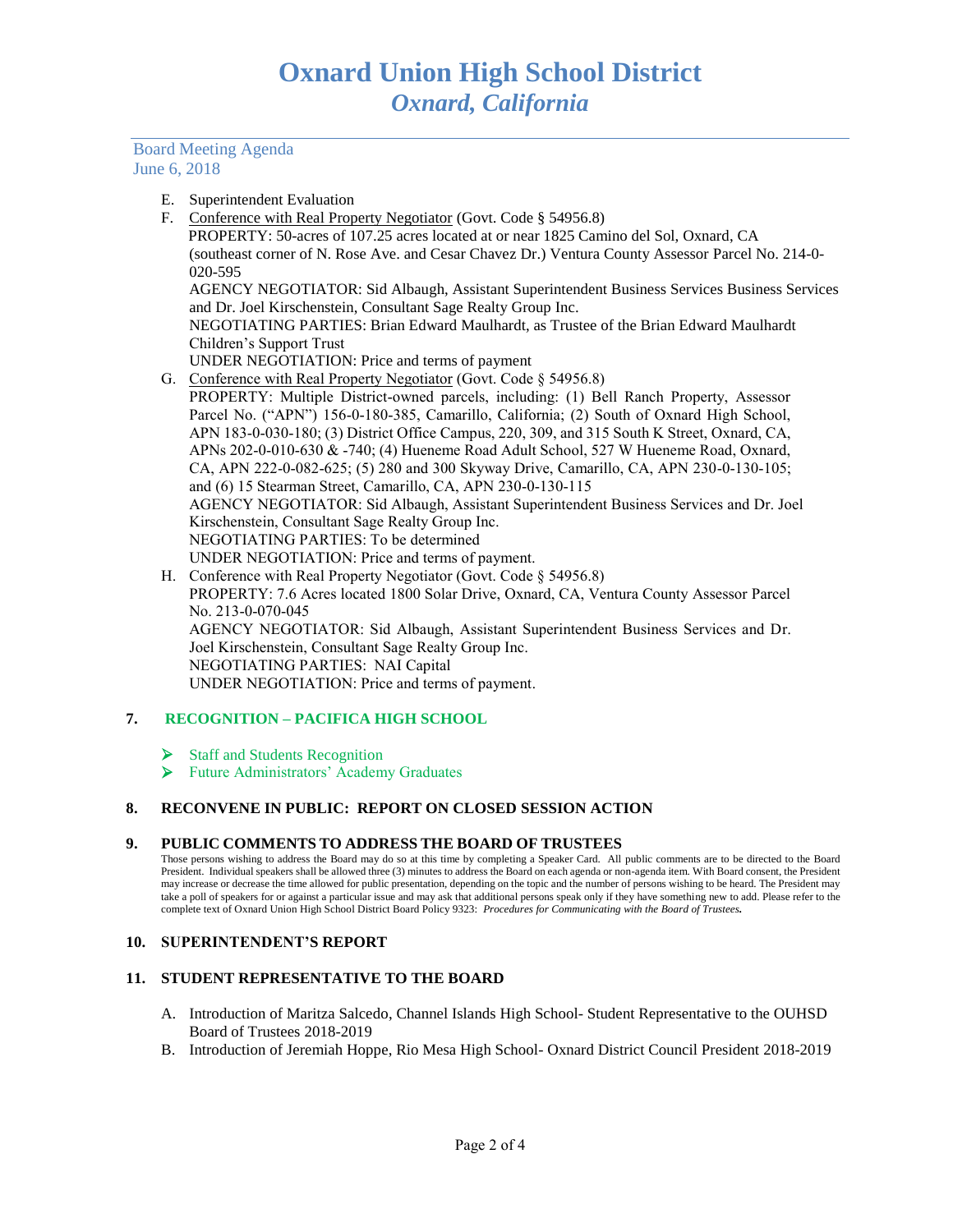Board Meeting Agenda June 6, 2018

#### **12. PUBLIC HEARINGS:**

- A. Local Control Accountability Plan (LCAP) Stakeholder Input during a Regular Meeting of the Governing Board
- B. Proposed 2018-19 Adopted Budget Sid Albaugh
- **13. CONSENT CALENDAR**

### **Business Services**

- A. Consideration of Approval of Donations, May 1 31, 2018
- B. Consideration of Approval of Purchase Orders and Direct Pays, May 8 25, 2018
- C. Consideration of Approval of Authorization of Signatures
- D. Consideration of Approval of Renewal of Agreement with DecisionInsite LLC for Community Demographic Analysis and Enrollment Projections
- E. Consideration of Approval of Renewal of Agreement between Oxnard Union High School District and Ventura County Office of Education for ESCAPE Financial and Payroll/Personnel System for the 2018/19 School Year
- F. Consideration of Approval to Award Contract for Bid No. 569 to PaveWest, Inc. for Asphalt Paving at ACHS, CIHS, CIHS- Extended Campus, FHS, HHS, OHS, PHS and RMHS
- G. Consideration of Approval of Disposal of Surplus and Obsolete Property November 8, 2017 June 5, 2018
- H. Consideration of Approval of Award of Contracts to Sysco Food Service of Ventura and Tri County Bread Services for RFP No. 567 Frozen, Refrigerated, Grocery and Bread Commodity and Commercial Items
- I. Consideration of Approval of Award of Contract to Driftwood Dairy for RFP No. 568 Dairy Products
- J. Consideration of Approval of Additive Change Order No. 01 for Bid #555 Window Coverings and Installation by Contract Décor, Inc.
- K. Consideration of Approval of Notice of Completion for Bid #561 High Jump Surface Material and Installation at Adolfo Camarillo High School, Hueneme High School, Oxnard High School and Pacifica High School
- L. Consideration of Adoption of Resolutions for Fiscal Year 2018-2019: No. 18-19, Temporary Loans Between District Funds; No. 18-20, Appropriation Transfers; No. 18-21, Authorization for Budget Transfers; No. 18-22, To Authorize the District to Borrow Funds for Immediate Requirements; and No. 18-23, Inter/Intra Fund Transfers
- M. Consideration of Adoption of Resolution No. 18-24, Authority for the Board of Trustees to Improve Compensation for Certain Categories of Employees After July 1, 2018

#### **Educational Services**

- N. Consideration of Approval of Non -Public Schools (NPS) Placements, According to the Students' IEP Team and the Director of Special Education
- O. Consideration of Approval of Renewal Memorandum of Understanding between Oxnard Union High School District and Ventura County Office of Education (VCOE) Regional CTE Incentive Grant Consortium
- P. Consideration of Approval Adult Education Course Approval (A-22): Including a New Course in Drawing
- Q. Consideration of Approval of Notice of Application of Hueneme High School for the CSBA Golden Bell Award
- R. Consideration of Approval of Renewal Agreement between Oxnard Union High School District and Oxnard Police Department Services to Provide School Resource Officers at CIHS, HHS, OHS, and PHS for the 2018-19 School Year
- S. Consideration of Approval of Renewal Agreement between Oxnard Union High School District and Oxnard Police Department "Agreement for Police Services Outside the School Day – Over Time" to Provide Service at Sporting Events and School Activities for the 2018-19 School Year